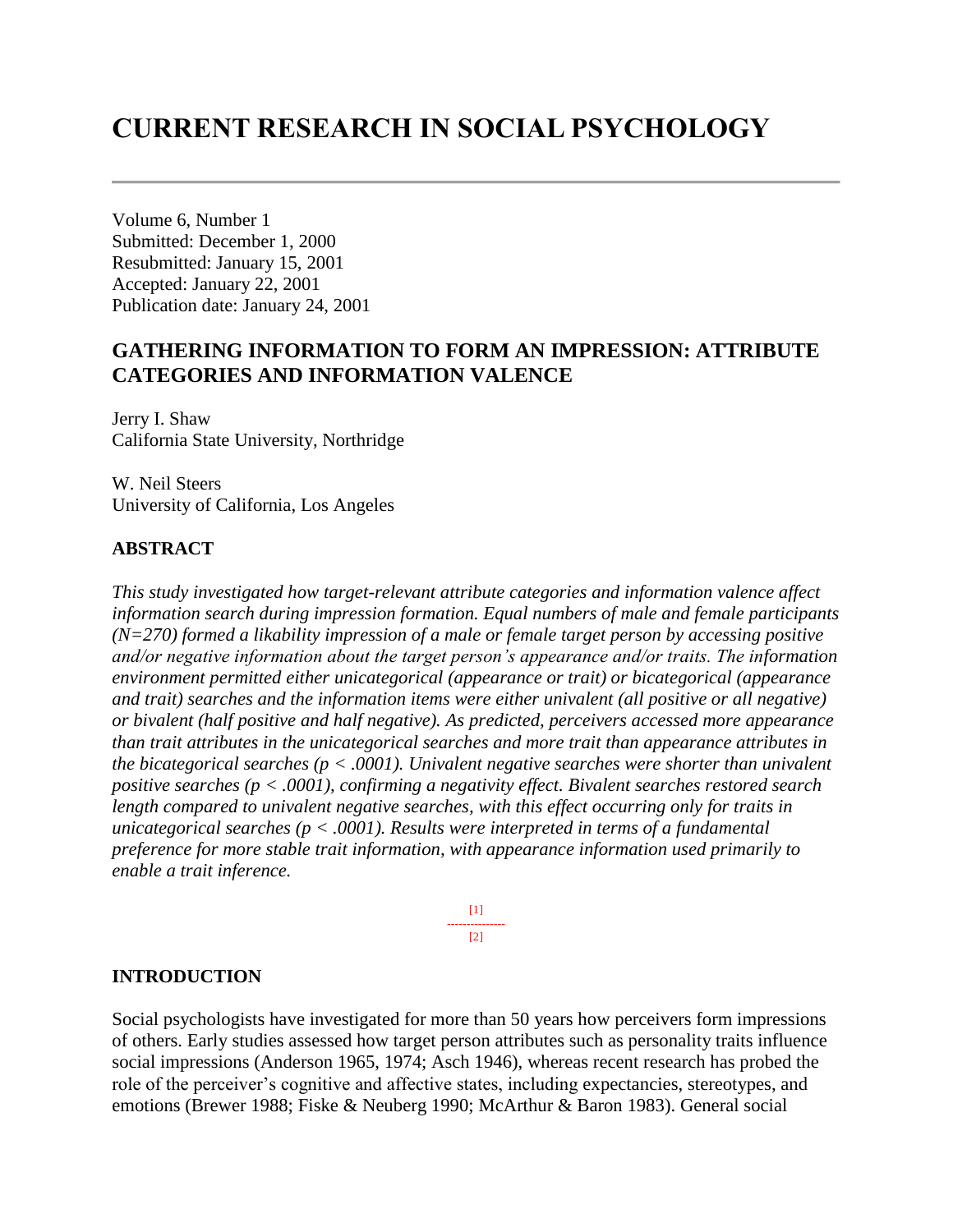cognition models have additionally considered how person information is organized and stored in memory and how such memory representations affect social judgments such as impressions (Srull & Wyer 1989; Wyer & Srull 1986).

One aspect of impression formation recently investigated is to determine how information relevant to forming a social impression is acquired. Much of the information seeking research has been conducted in the context of maintaining or changing social stereotypes. An early series of studies by Snyder and his colleagues (Snyder 1981; Snyder & Campbell 1980; Snyder & Gangestad 1982; Snyder & Swann 1978) considered how a perceiver's preconception about another's personality affects the information gathering procedure. A hypothesis-confirming strategy was found in that perceivers chose to ask from a set of prepared questions those they believed would corroborate rather than refute their initial impression. These findings were cast in doubt, however, by subsequent studies that found no evidence of a confirmatory informationseeking bias (McDonald & Hakelm 1985), particularly when perceivers are permitted to formulate their own search questions (Macan & Dipboye 1988). In the latter case, it appears that perceivers adopt a diagnostic search strategy by asking questions that permit either a corroborational or a refutational answer (Trope, Bassok, & Alon 1984).

More recent work relating information gathering to social stereotypes, however, has shown that information seekers prefer to ask stereotype-matching questions rather than stereotypemismatching questions, even if in both cases, the answers provide stereotype-consistent information (Johnston & Macrae 1994; Johnston 1996). Other research has shown that when trying to be accurate social perceivers acquire less individuating information about stereotyped targets than about nonstereotyped targets, because they address fewer questions to the former than to the latter. Moreover, questions asked of stereotyped targets are more likely to confirm than to disconfirm the stereotype, whereas those asked of nonstereotyped targets do not show this asymmetry (Trope & Thompson 1997). Not surprisingly, a consequence of these information-seeking strategies is the maintenance, rather than alteration of existing social stereotypes.

> [2] --------------- [3]

Attribute categories have been shown to be important determinants of the volume of information searched when forming social impressions. A pair of earlier studies by the authors (Shaw & Steers 1996; Steers & Shaw 1993) that permitted unconstrained searching among a set of targetrelevant attribute categories observed that perceivers acquired more trait information than appearance, behavior, or demographic information when forming their impressions. It was determined that perceivers sought far less appearance information than any of the other attribute categories, although this effect was moderated somewhat by the sex role designations of the perceiver and target. Opposite sex perceiver-target pairs accessed more appearance information than did same sex pairs who accessed more trait information. Male perceivers accessed more appearance information about female targets than did any other perceiver-target sex combination, although even in this case an overall preference for trait information was still evident. The prevalence of trait information occurred whether the perceiver's goal was to determine if he or she would want the target person as a friend, a date, a co-worker, or an employee. Increased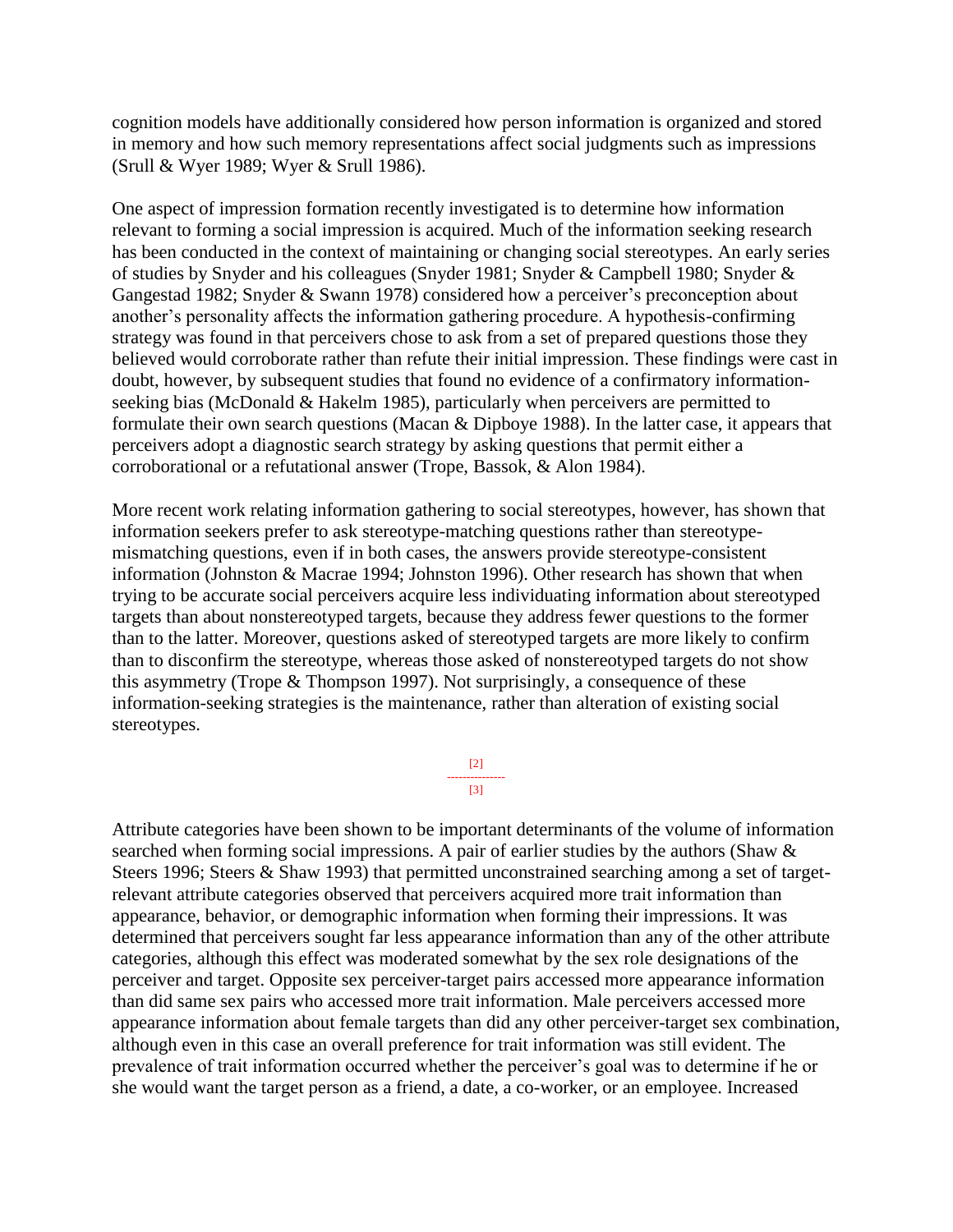attention was paid to appearance information in the date condition, especially by male perceivers, but not enough to eclipse the overall preference for trait information.

The undersampling of appearance information relative to other information categories in the Shaw and Steers (1996) and Steers and Shaw (1993) studies was unexpected given that physical appearance has been shown to play a decisive role in numerous person perception judgments (e.g., Cash & Duncan 1984; Fiske & Cox 1979; Kleinke & Staneski 1980; Walster, Aronson, Abrahams, & Rottmann 1966). Moreover, recent work in evolutionary psychology has documented the importance of physical appearance for a variety of social behaviors, including mate selection and social mobility (Buss 1995; Buss & Barnes 1986; Buss & Schmitt 1993; Kenrick, Neuberg, Zierk, & Krones 1994).

Several possibilities may be considered to account for this perplexing finding. One concerns the relative availability of appearance and trait information and another considers their respective utility in forming an impression. Appearance information is more readily available than trait information as it is concrete and usually presented visually, whereas traits refer to abstract constructs that typically must be inferred from other attribute categories. Of course, both appearance and traits can also be presented verbally, either in written or oral form. Appearance information may play an important role in social judgments and behaviors either because it may be the only information available, or because it is the easiest information to access without a lot of cognitive work. Solomon and Saxe (1977) tested the availability hypothesis and found that when a target person's intelligence was made apparent along with the individual's appearance, perceivers formed their impressions on the basis of both types of information rather than being influenced primarily by physical appearance alone.



In the two prior studies by Shaw and Steers (1996) and Steers and Shaw (1993), perceivers searched an information environment in which both appearance and trait information were presented in a written format and were equally available. Thus, it is not surprising that appearance information was searched less often than might otherwise be expected. Perceivers might have been more interested in appearance information if they could have seen a picture of the target person, although this procedure was not used because we wished to avoid confounding attribute category and presentational format. Nonetheless, the written format used in these studies is not unlike many naturalistic situations where impressions are formed on the basis of verbal descriptions of targets obtained from another source.

An even more compelling explanation of the extensive sampling of trait compared to appearance information in our previous studies concerns the utility of both types of information. Numerous theoretical strands suggest that trait information is more useful in forming an impression than is appearance information. In his seminal work on interpersonal relations, Heider (1958) argues that person perception occurs along a "depth dimension of invariance." By this he meant that perceivers explain others' actions by inferring more stable characteristics such as intentions and underlying dispositions. Other attribution theories inspired by Heider's work (e.g., Jones  $\&$ Davis 1965; Kelley 1967) similarly contend that the goal of interpersonal perception is to discover the dispositional properties of persons and objects so as to make the perceiver's world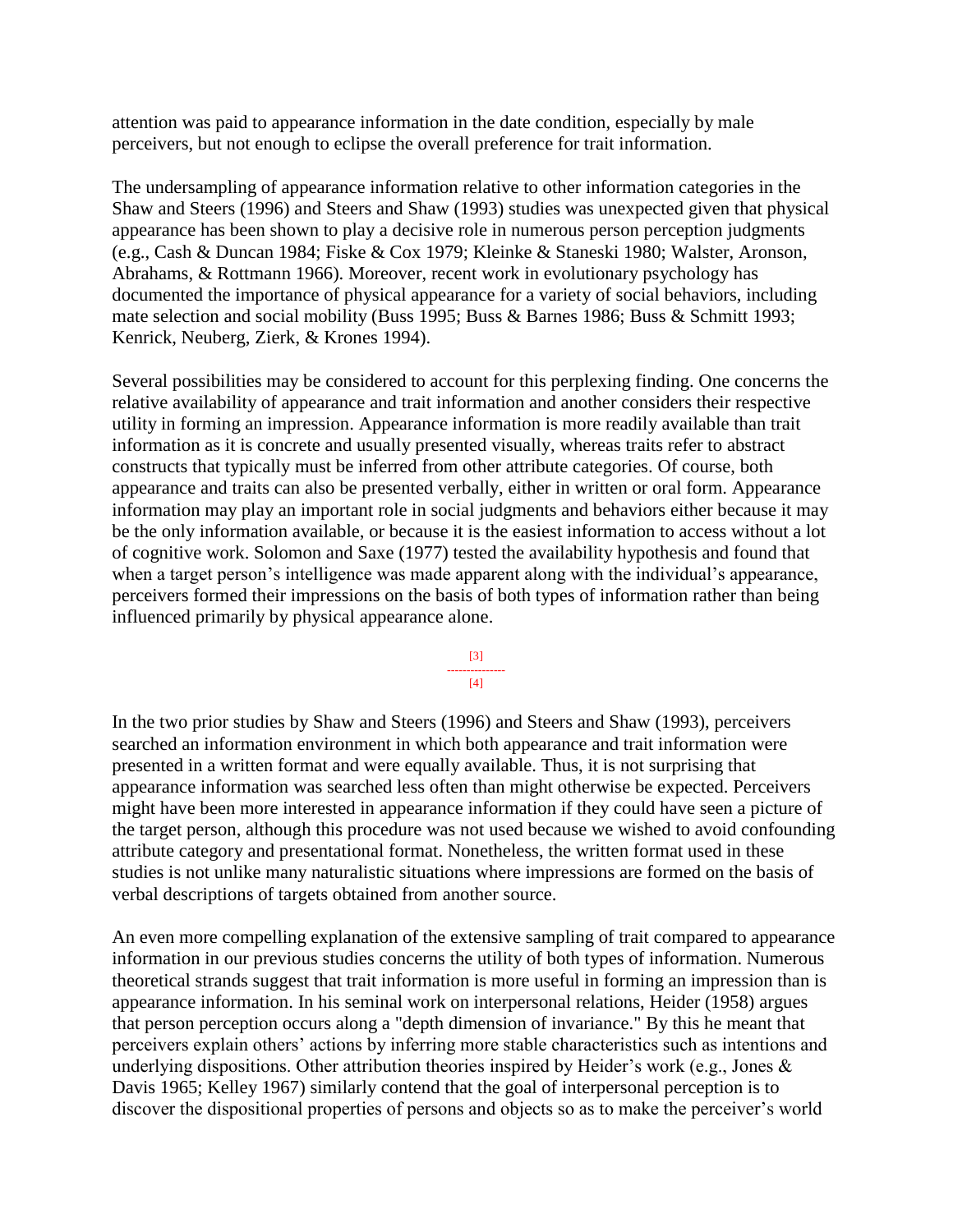seem more comprehensible and predictable. The tendency to overemphasize dispositional relative to situational causes when explaining other people's behavior, labeled "the fundamental attribution error" by Ross (1977), also illustrates the priority given to dispositional information by social perceivers.

More recently, Srull and Wyer (1989) proposed a person memory model advocating that individuals endeavor to form impressions consisting mostly of trait-behavior clusters. If so, appearance (and other attribute categories, such as demographic information) may be primarily useful in enabling a trait-behavior inference (e.g., attractive people act aloof). When trait and behavior information are readily available along with appearance information, perceivers are relieved of the trait-behavior inference task and so may use appearance information less frequently.



A final factor investigated in information gathering studies concerns the valence of targetrelevant information. A "negativity effect" was observed in two studies by Yzerbyt and Leyens (1991) and Leyens and Yzerbyt (1992) who found that perceivers terminated their searches earlier when sampling exclusively negative rather than exclusively positive trait information about a target person. Although unable to examine the negativity effect in our prior studies (Shaw & Steers 1996; Steers & Shaw 1993) because perceivers searched both positive and negative information items distributed among several attribute categories (appearance, trait, behavior, and demographic), we did find that negative appearance information reduced further appearance searching by reorienting the search to consider other available attribute categories. This undoubtedly contributed to the lower volume of appearance information searched in relation to other attribute categories. It also implies a qualification to the negativity effect. Negative items may shorten impression searches if information about only one attribute category is available as in the Yzerbyt and Leyens (1991) and Leyens and Yzerbyt (1992) studies, but may reorient rather than terminate search activities if diverse attribute categories can be examined as was possible in our own studies.

# **The Current Experiment**

The current experiment examined how perceiver sex, target sex, target-relevant attribute categories, and information valence affect information acquisition during impression formation. The items to be searched included positive and/or negative information about a target person's appearance and/or traits. In different conditions, the information environment permitted perceivers to engage in either bicategorical (appearance and trait) or unicategorical (appearance or trait) searches. Independent of the category conditions, the information items searched were either univalent (all positive or all negative) or bivalent (half positive and half negative). Male and female participants were asked to determine if they liked the target person.

Several different hypotheses are suggested by the review of previous information gathering studies. If, as previously argued, a primary goal of interpersonal perception is dispositional inference, it is predicted that traits will be sampled more than appearance information in the bicategorical searches. This finding was obtained in our own prior studies (Shaw & Steers 1996; Steers & Shaw 1993) which used a multicategorical information environment where both trait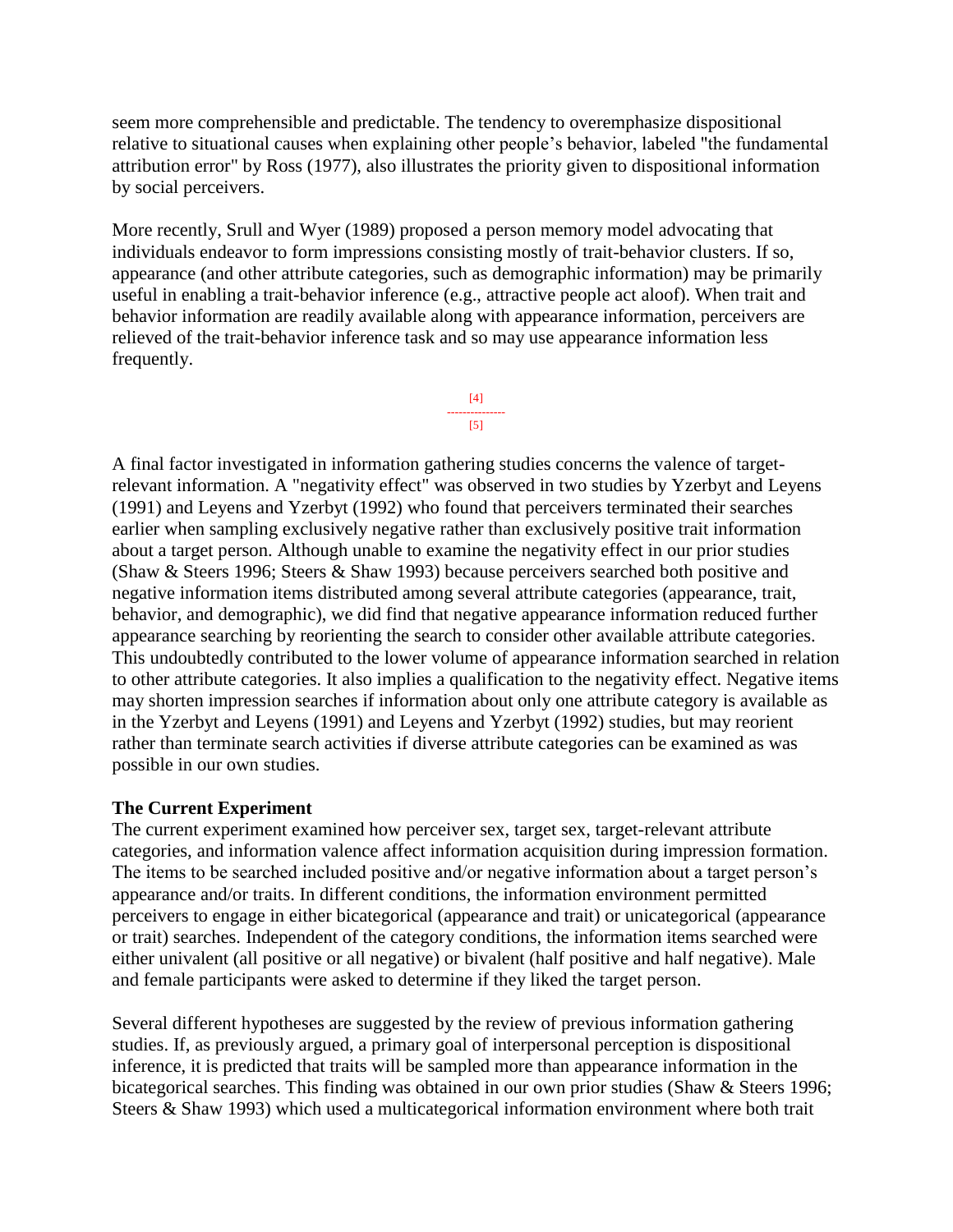and appearance, as well as other items were equally available. In such instances, perceivers need not infer traits from other cues because trait information can be accessed directly.

```
[5]
---------------
      [6]
```
Consider, however, a unicategorical information environment in which perceivers can access information about appearance or traits, but not both. Unicategorical appearance information may have to be searched extensively to permit the desired dispositional inferences, whereas unicategorical trait information may be searched less thoroughly because no additional inferences need be made. It is therefore predicted that appearances will be sampled more than traits in the unicategorical searches.

A negativity effect is predicted with univalent negative information producing shorter searches than univalent positive information. Congruent with Shaw and Steers' (1996) finding that negative appearance information reoriented rather than shortened search behavior in a multicategorical information environment, the negativity effect is furthermore expected to be muted in the bicategorical compared to the two unicategorical conditions.

The current experiment includes three valence conditions in which the information items were univalent negative, univalent positive, or bivalent (both negative and positive). Since the positive information items offset to some degree the negative information items in the bivalent case, it is expected that the short searches obtained with univalent negative information will be lengthened by the inclusion of bivalent information. We shall refer to this as a "restoration effect,"<sup>1</sup> since bivalent information restores the length of searches obtained with univalent negative information. While they did not explicitly examine such restoration effects in their studies of the negativity effect, Yzerbyt and Leyens (1991) did report somewhat longer searches in their mixed (bivalent) trait conditions compared to their univalent negative trait conditions. Although there is no basis to predict how much search length restoration will occur in the bivalent condition compared to the univalent negative condition, nor whether bivalent search length restoration is affected by attribute category, we will examine the data for each of these.

# **METHOD**

### **Overview**

Male and female participants were asked to form a likability impression of a male or female target person by searching an information environment that consisted of unicategorical appearance items, unicategorical trait items, or bicategorical appearance and trait items. The information items were either univalent positive, univalent negative, or bivalent positive and negative. These manipulations comprised a  $2 \times 2 \times 3 \times 3$  (participant sex x target person sex x attribute category x information valence) factorial design.

> [6] --------------- [7]

### **Participants**

Participants were 270 undergraduate psychology students equally divided by sex who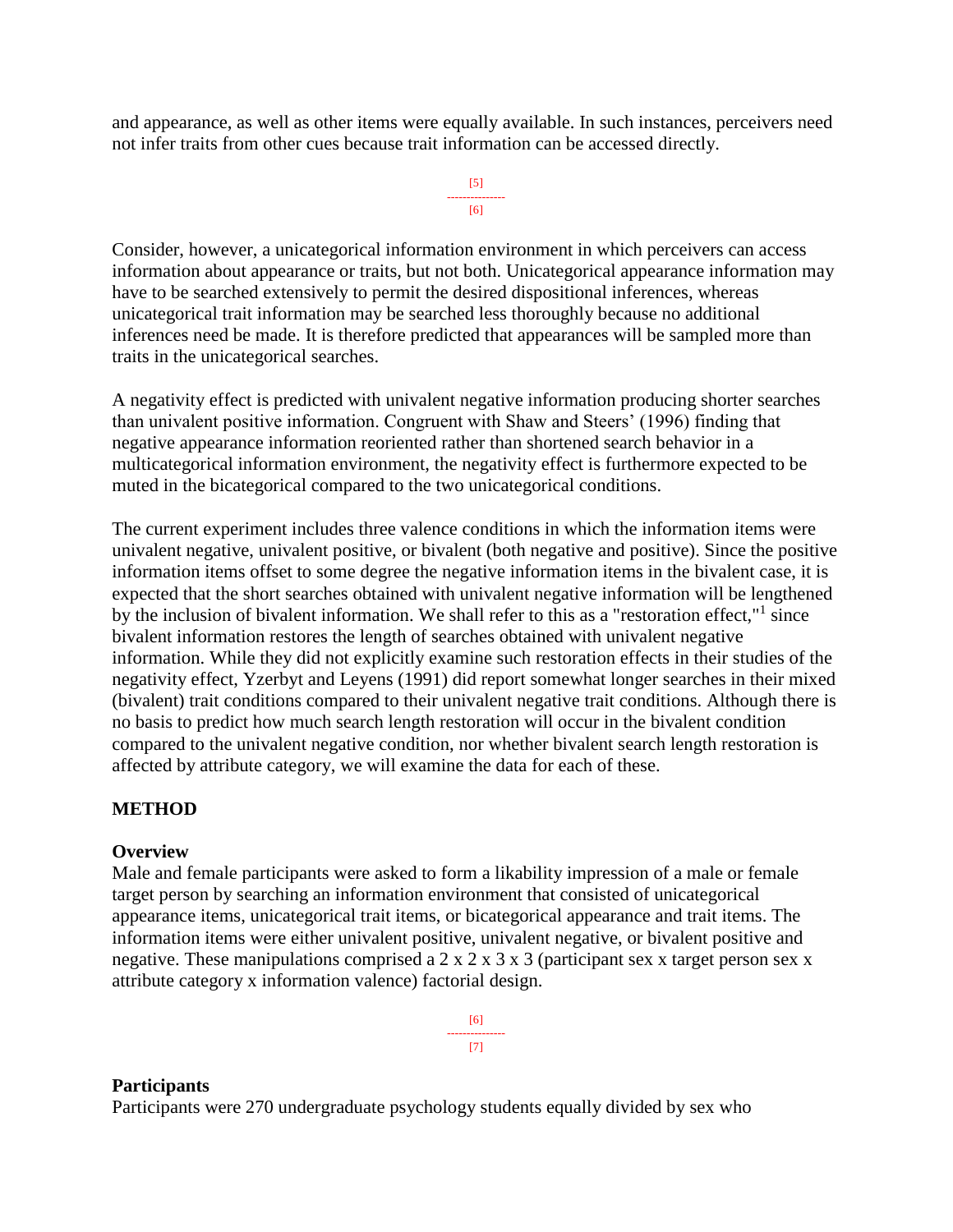participated in partial fulfillment of their course requirements. All were enrolled in various sections of the introductory psychology course at California State University, Northridge.

### **Materials and Apparatus**

A set of 80 information items was generated, including 20 positive appearance, 20 negative appearance, 20 positive trait, and 20 negative trait items. Some information items were constructed by the authors and others were obtained from prior studies (Rothbart & Park 1986; Shaw & Steers 1996; Steers & Shaw 1993). The entire set of 80 items was administered to 48 student judges who rated each item on a 7-point scale ranging from very negative (1) to very positive (7), with neutral (4) as the midpoint. A zone of rejection was established in which only those items whose mean ratings were less than 3.0 were included as negative items, and only those items whose mean ratings were greater than 5.0 were included as positive items. All items whose mean ratings fell between 3.0 and 5.0 were excluded. After numerous rejections, it was necessary to obtain more items to complete the 80 item set. To do this, two additional lists of items were developed and each list was administered to an independent sample of judges ( $N = 47$ ) and  $N = 52$  for the second and third samples respectively).

To avoid confounding information valence with information extremity, an attempt was made to obtain mean ratings of the positive and negative items that were equally polarized from the scale midpoint of 4.0. Polarity scores were computed for each item by subtracting 4.0 from each rating for positive items and by subtracting each rating from 4.0 for the negative items. This procedure yielded four 20-item lists in which polarity scores for positive appearance items  $(M = 1.52)$ , negative appearance items ( $M = 1.39$ ), positive traits ( $M = 1.91$ ), and negative traits ( $M = 1.64$ ) were approximately equal.

The final four lists appear in Table 1. Information items from these lists were combined to create nine decks of 20 information cards. Four decks were constructed for the univalent/unicategorical searches. The univalent positive/unicategorical appearance deck consisted of the 20 positive appearance items shown in Table 1. Likewise, the univalent negative/unicategorical appearance, univalent positive/unicategorical trait, and univalent negative/unicategorical trait decks consisted of the 20 negative appearance items, 20 positive trait items, and 20 negative trait items respectively, also shown in Table 1. Two additional decks were constructed for the bivalent searches. The bivalent appearance deck consisted of 10 positive and 10 negative appearance items, and the bivalent trait deck consisted of 10 positive and 10 negative trait items. Two more decks were constructed for the bicategorical searches. The positive bicategorical deck consisted of 10 positive appearance and 10 positive trait items, and the negative bicategorical deck consisted of 10 negative appearance and 10 negative trait items. A final deck for the bivalent/bicategorical search was constructed by combining five positive appearance items, five negative appearance items, five positive trait items, and five negative trait items. In constructing the various bivalent and bicategorical search decks, care was taken to avoid items that were inconsistent or that contradicted each other.

> [7] --------------- [8]

**Table 1. Four Lists of Information Items Used in the Present Study**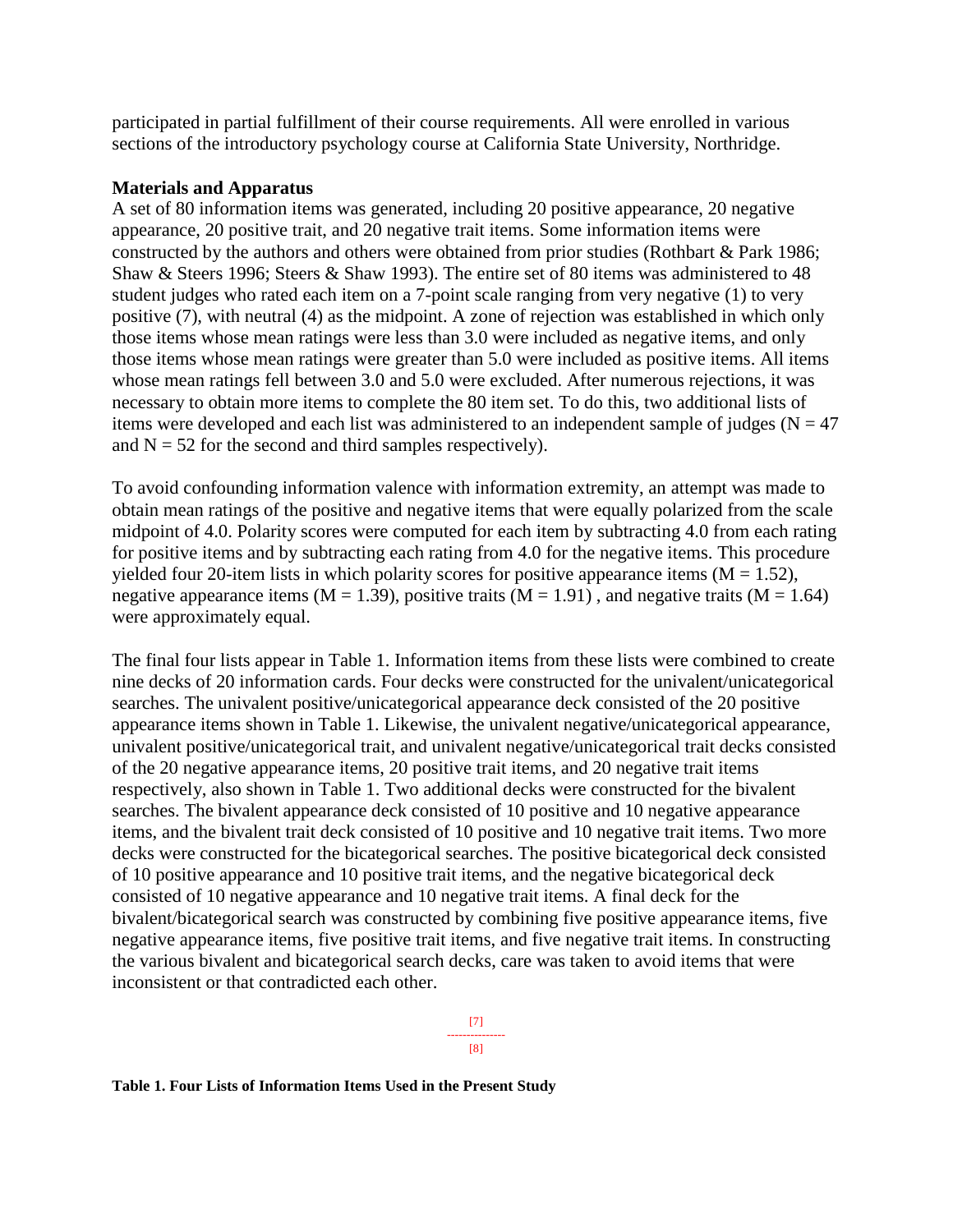| <b>Positive Appearance</b> | Rating | <b>Negative Appearance</b>   | <b>Rating</b> |
|----------------------------|--------|------------------------------|---------------|
| Young looking              | 5.02   | Sloppy clothes               | 2.92          |
| Stylish clothes            | 5.09   | Very unshapely physique      | 2.89          |
| Straight teeth             | 5.13   | Poor posture                 | 2.85          |
| Clear complexion           | 5.15   | Excessive body hair          | 2.81          |
| Normal weight              | 5.17   | Very crooked teeth           | 2.79          |
| Pleasingly slender         | 5.23   | Acne, pitted complexion      | 2.79          |
| Good looking hair          | 5.26   | Flaky, scaly skin            | 2.79          |
| Seductive eyes             | 5.28   | Blotchy facial rash          | 2.79          |
| Smooth skin                | 5.33   | Obese                        | 2.75          |
| Good physique              | 5.41   | Stained teeth                | 2.75          |
| White teeth                | 5.53   | Dry, cracked lips            | 2.70          |
| Nice legs                  | 5.57   | Poorly groomed               | 2.68          |
| Flat, smooth stomach       | 5.61   | Extremely unattractive       | 2.66          |
| Clean hair                 | 5.71   | Unpleasant facial expression | 2.52          |
| Well groomed               | 5.72   | Constant drippy nose         | 2.38          |
| Sexy lips                  | 5.75   | <b>Excessive dandruff</b>    | 2.36          |
| Good posture               | 5.88   | Dirty hair                   | 2.29          |
| Physically clean           | 6.10   | Open sores                   | 2.26          |
| Pleasant facial expression | 6.21   | Physically dirty             | 2.23          |
| Healthy looking            | 6.21   | Sickly looking               | 2.04          |
| Averages                   | 5.52   |                              | 2.61          |

#### [8] --------------- [9]

# **Table 1. Four Lists of Information Items Used in the Present Study, Continued**

| <b>Positive Trait</b> | Rating | <b>Negative Trait</b> | Rating |
|-----------------------|--------|-----------------------|--------|
| Normal emotions       | 5.15   | Stubborn              | 2.96   |
| Average intelligence  | 5.28   | Treacherous           | 2.69   |
| Fairly organized      | 5.40   | Self centered         | 2.68   |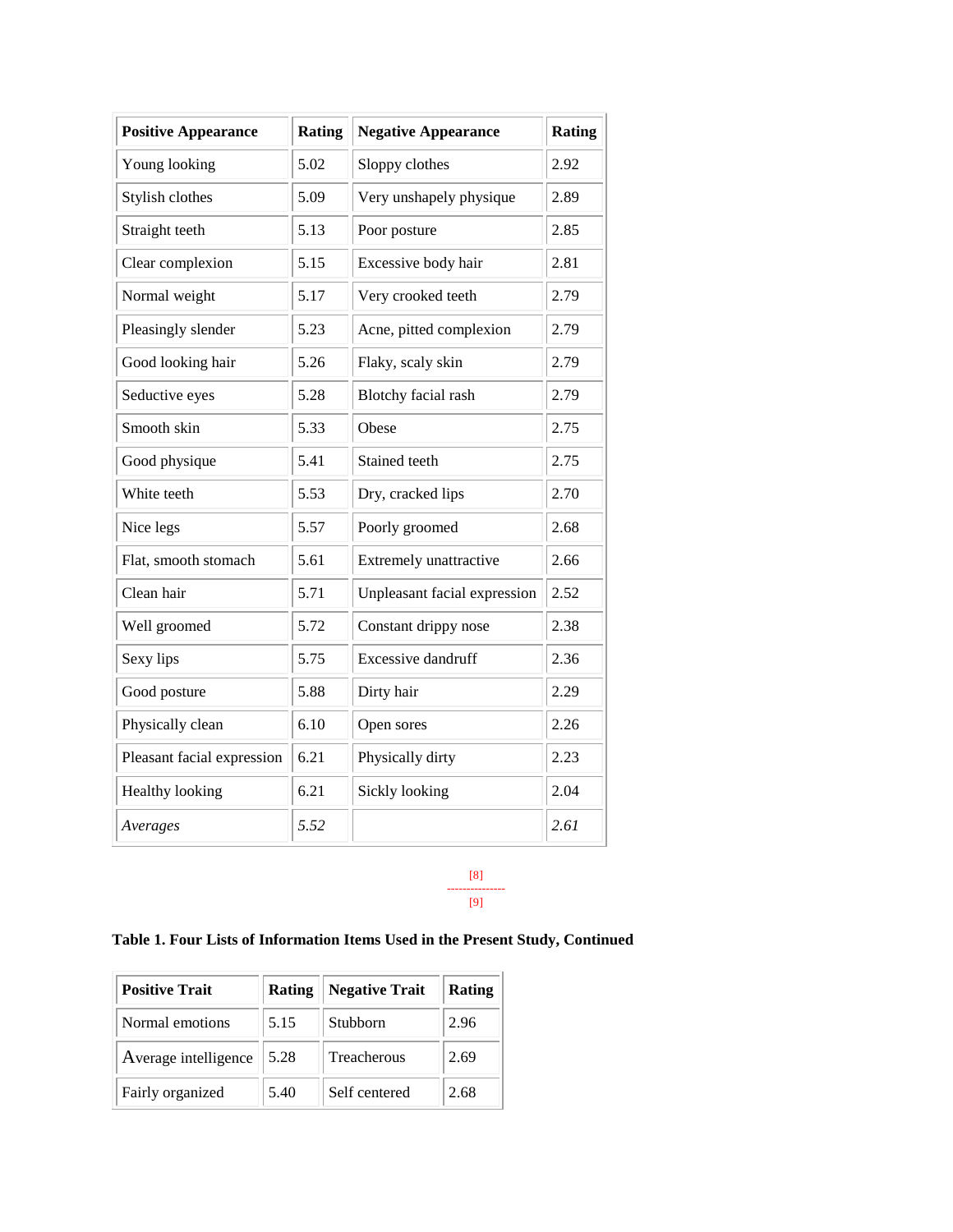| Dependable       | 5.58 | Low intelligence | 2.66 |
|------------------|------|------------------|------|
| Practical        | 5.67 | Gluttonous       | 2.60 |
| Perceptive       | 5.75 | <b>Humorless</b> | 2.55 |
| Sensual          | 5.75 | Unemotional      | 2.47 |
| Adventurous      | 5.85 | Overbearing      | 2.42 |
| Sensitive        | 5.85 | Illogical        | 2.40 |
| Very sociable    | 5.94 | Unsociable       | 2.40 |
| Independent      | 6.04 | <b>Boring</b>    | 2.38 |
| Courteous        | 6.06 | Intolerant       | 2.23 |
| Imaginative      | 6.15 | Shallow          | 2.19 |
| Open minded      | 6.19 | Ignorant         | 2.17 |
| Energetic        | 6.21 | Deceptive        | 2.15 |
| Pleasant         | 6.21 | Stupid           | 2.13 |
| Gentle           | 6.23 | Quarrelsome      | 2.13 |
| <b>Brilliant</b> | 6.27 | Greedy           | 2.10 |
| Wise             | 6.31 | Lazy             | 2.00 |
| Generous         | 6.33 | Revengeful       | 1.92 |
| Averages         | 5.91 |                  | 2.36 |

**Note**. Ratings on 7-point scales from *very negative* (1) to *very positive* (7).

[9] --------------- [10]

### **Procedure**

Participants were run in groups of three. Upon arrival, they were seated at a table that was divided into three cubicles with a partition separating each person. Each cubicle contained an information board equipped with 20 cards from one of the nine search decks. The 20 cards were displayed in two stacks each with 10 cards. Each stack was labeled either "appearance" or "trait," depending on the experimental condition.

Prior to their arrival, an experimenter prepared the information board for each participant. In the unicategorical conditions, the appropriate search decks were randomly shuffled and 10 cards were placed on each stack. The stacks were both labeled "appearance" or "trait," according to condition. In the bicategorical conditions, the 10 appearance cards within a deck were randomly shuffled and placed on one stack and the remaining 10 trait cards were randomly shuffled and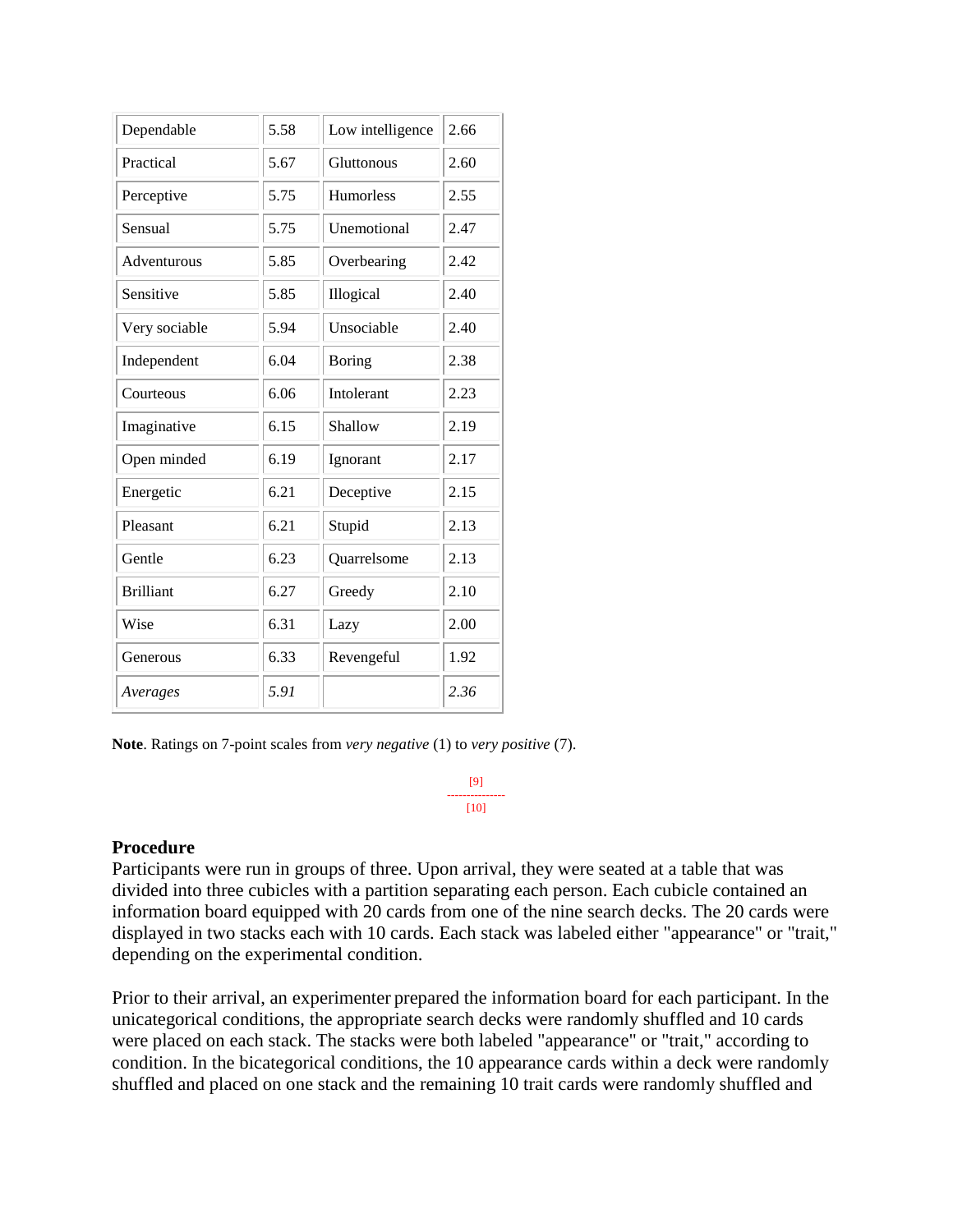placed on the other stack. The stacks were appropriately labeled as "appearance" and "trait" respectively.

Participants were instructed that the study was concerned with forming impressions of others. They were told that the information board in front of them contained information about a person and that the person under consideration was either a man or a woman, depending on the experimental condition. They were asked to search through the information to determine if they would like the person. Participants were informed that they could acquire information about the person by selecting a card from the top of either stack, reading it, and placing it face down in a collection tray. They were instructed to repeat this process until they believed they had searched enough information to make their decision. To avoid the appearance of closely monitoring their behavior during the search, the experimenter busied herself with paperwork at a desk away from where the participants were seated. After completing the search task, participants were given a postquestionnaire to complete. Afterwards, they were debriefed as to the purpose of the experiment, given credit for their participation, and dismissed.

### **Dependent Measures**

The postquestionnaire contained two questions. They were asked how much they liked the person on a scale from strongly dislike (1) to strongly like (7). They also indicated how confident they were in their decision on a scale ranging from very unconfident (1) to very confident (7).

The measure of information search was recorded after participants were dismissed. This was search depth, which was measured by the total number of information cards accessed during a search. Depth was also recorded separately for appearance and trait cards in the bicategorical conditions.

> [10] ---------------  $[11]$

### **RESULTS**

Preliminary analyses revealed no effects or interactions with the participant and target person sex combinations. Therefore, these variables were combined in subsequent analyses that examined the effects of attribute category and information valence. Differences in the number of appearance and trait items sampled were tested in a one-way between-subjects analysis of variance for unicategorical searches, and in a one-way within-subjects analysis of variance for bicategorical searches. Table 2 shows the data for the between-subjects analysis and Table 3 shows the data for the within-subjects analysis. As predicted, participants searched more appearances (M=12.8) than traits (M=9.2) in unicategorical searches,  $F(1, 261) = 23.42$ , p < .0001 (see Table 2), and more traits  $(M=6.2)$  than appearances  $(M=4.2)$  in bicategorical searches,  $F(1, 87) = 43.29$ , p < .0001 (see Table 3).

**Table 2**. **Search Depth as a Function of Search Type, Attribute Category, and Information Valence**

| <b>Search Type</b> |  |
|--------------------|--|
|--------------------|--|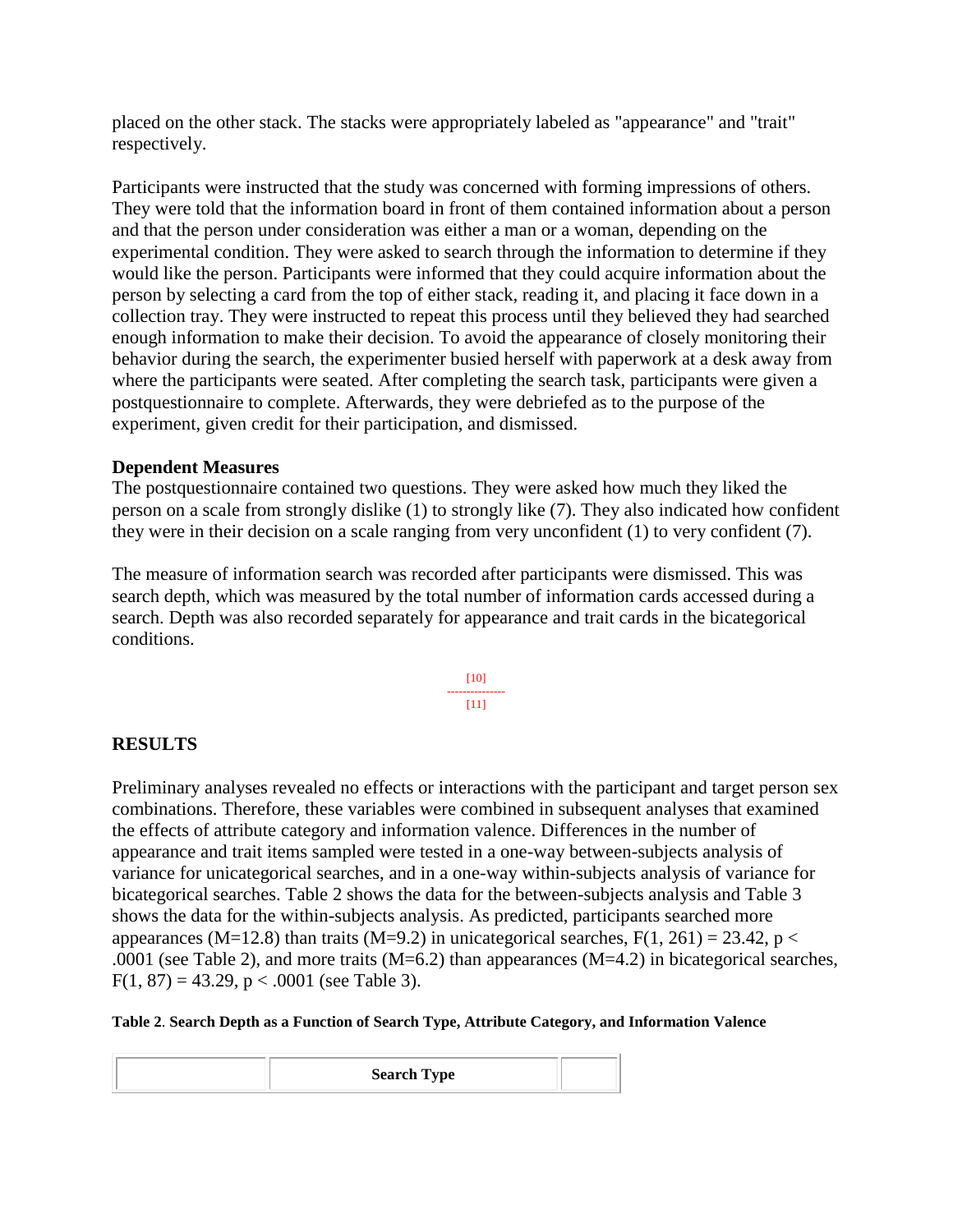|                            | <b>Unicategorical</b> |              | <b>Bicategorical</b> |              |
|----------------------------|-----------------------|--------------|----------------------|--------------|
| <b>Information Valence</b> | <b>Appearance</b>     | <b>Trait</b> | Appearance + Trait   | <b>Means</b> |
| Univalent positive         | 15.8                  | 10.4         | 12.3                 | 12.8         |
| Univalent negative         | 10.2                  | 5.8          | 9.0                  | 8.3          |
| <b>B</b> ivalent           | 12.2                  | 11.6         | 9.8                  | 11.2         |
| <b>Means</b>               | 12.8                  | 9.2          | 10.4                 | 10.8         |

**Note.** *N*=20 information items possible within each attribute category.

**Table 3. Bicategorical Search Depth as a Function of Attribute Category, and Information Valence**

|                            | <b>Attribute Category</b> |       |                           |  |
|----------------------------|---------------------------|-------|---------------------------|--|
| <b>Information Valence</b> | <b>Appearance</b>         | Trait | <b>Appearance + Trait</b> |  |
| Univalent Positive         | 4.9                       | 7.4   | 12.3                      |  |
| Univalent Negative         | 3.4                       | 5.6   | 9.0                       |  |
| <b>B</b> ivalent           | 4.4                       | 5.4   | 9.8                       |  |
| Means                      | 4.2                       | 6.2   | 10.4                      |  |

**Note**.  $N=10$  information items possible within each of the two attribute categories.

[11] --------------- [12]

The hypothesis that appearance information is used primarily to enable a trait inference when forming likability impressions is bolstered by contrasting the unicategorical appearance  $(M=12.8)$  and trait  $(M=9.2)$  conditions with the bicategorical appearance + trait  $(M=10.4)$ combined condition (see Table 2). Searches in the combined condition were significantly shorter than those in the unicategorical appearance condition,  $F(1, 261) = 10.89$ ,  $p < .002$ . Thus, when trait information is combined with appearance information, ready access to the trait information reduces length of the search. However, the bicategorical combined searches were not reliably longer than the unicategorical trait searches because participants do not sample much appearance information.

Data on negativity effects also can be observed in Table 2. The presence of an overall negativity effect was confirmed, since univalent negative information (M=8.3) was accessed significantly less than univalent positive information (M=12.8),  $F(1, 261) = 37.91$ , p < .0001. Follow up tests were conducted to determine if negativity effects occurred separately in the unicategorical appearance, unicategorical trait, and the bicategorical appearance + trait combined conditions. After applying a Dunn-Bonferroni adjustment, robust negativity effects were obtained for both appearances and traits in the unicategorical conditions, with fewer negative appearances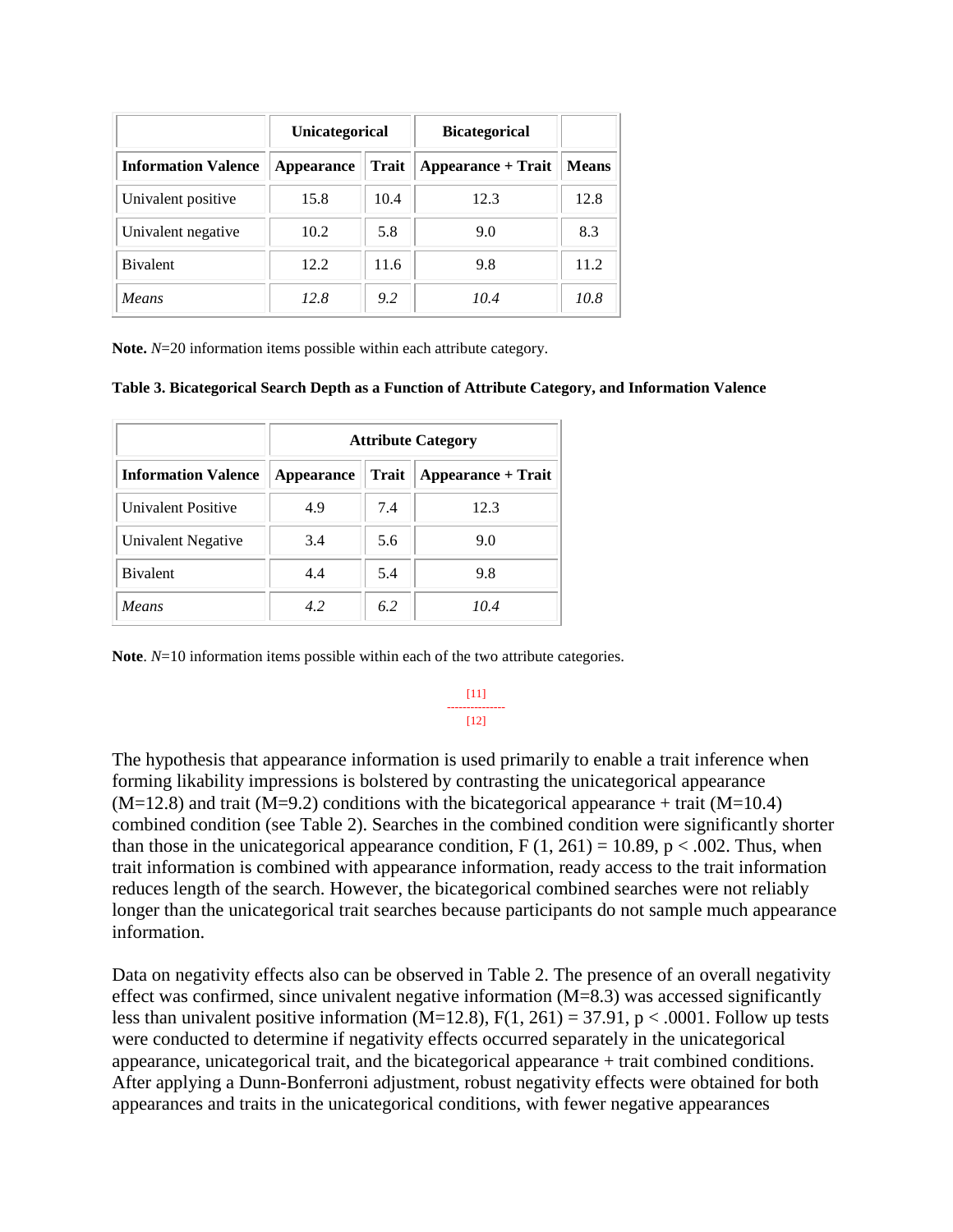$(M=10.2)$  accessed than positive appearances  $(M=15.8)$ ,  $F(1, 261) = 18.83$ ,  $p < .0001$ , and fewer negative traits (M=5.8) accessed than positive traits (M=10.4),  $F(1, 261) = 13.14$ , p < .0005. Negativity effects were also found in the bicategorical combined searches with fewer negative items (M=9.0) searched than positive items (M=12.3), F (1, 261) = 7.29, p < .008. As can be seen in Table 3, bicategorical negativity effects were obtained separately for appearances with fewer negative appearances (M=3.4) sampled than positive appearances (M=4.9), F (1, 87) = 9.25,  $p < .004$ , and for traits with fewer negative traits (M=5.6) sampled than positive traits  $(M=7.4)$ , F  $(1, 87) = 11.76$ , p < .0001.

The negativity effect was expected to be muted in the bicategorical searches compared to the unicategorical searches, since negative information may reorient, rather than shorten a search when more than one information category is available. Even though significant negativity effects were obtained in bicategorical searches (univalent positive M=12.3; univalent negative M=9.0),  $F(1, 176) = 6.78$ ,  $p = .01$ , and unicategorical searches (univalent positive M=13.1; univalent negative M=8.0), F (1, 176) = 29.52,  $p < .001$ , the data were consistent with the muting hypothesis, insofar as negativity effects were more than three times smaller in the bicategorical searches ( $\eta^2$  = .04) than in the unicategorical searches ( $\eta^2$  = .14).

The restoration hypothesis that bivalent searches would be longer than univalent negative searches was only partly confirmed. As shown in Table 2, bivalent information (M=11.2) was sampled overall more than univalent negative information (M=8.3), F (1, 261) = 15.84,  $p <$ .0001. However, after applying a Dunn-Bonferroni adjustment to subsequent follow up tests, a reliable restoration effect was observed only in the unicategorical trait condition, where more bivalent traits (M=11.6) were accessed than negative traits (M=5.8), F(1, 261) = 21.69, p < .0001. Neither the unicategorical appearance nor the bicategorical combined conditions yielded restoration effects since bivalent searches were not significantly longer than univalent negative searches in either case. Restoration effects also were not obtained in any of the bicategorical searches shown in Table 3. Thus, bivalent information offsets the negativity effect only in the case of unicategorical trait searches.

Analyses of the postquestionnaire likability data revealed an overall negativity effect that parallels the search depth findings. The data, which can be seen in Table 4, show that target persons described by univalent negative information (M=2.2) were liked significantly less than those described by univalent positive information ( $M = 5.5$ ),  $F(1, 261) = 326.67$ ,  $p < .0001$ . Additional tests confirmed that robust negativity effects on liking were obtained for the unicategorical appearance, unicategorical trait, and the bicategorical conditions considered separately (p-values from .001 to .0001). Effect size estimates indicated that the magnitude of the negativity effect on liking was more than three times larger for bicategorical information ( $\eta^2$ = .37) and traits ( $\eta^2$ =.39) than for appearances ( $\eta^2$ =.12).

Comparable to the search depth findings, an overall restoration effect was obtained for likability ratings, since the target person was liked more with bivalent information (M=3.5) than with univalent negative information (M=2.2),  $F(1, 261) = 51.21$ ,  $p < .001$ . Additional tests indicated

[12] --------------- [13]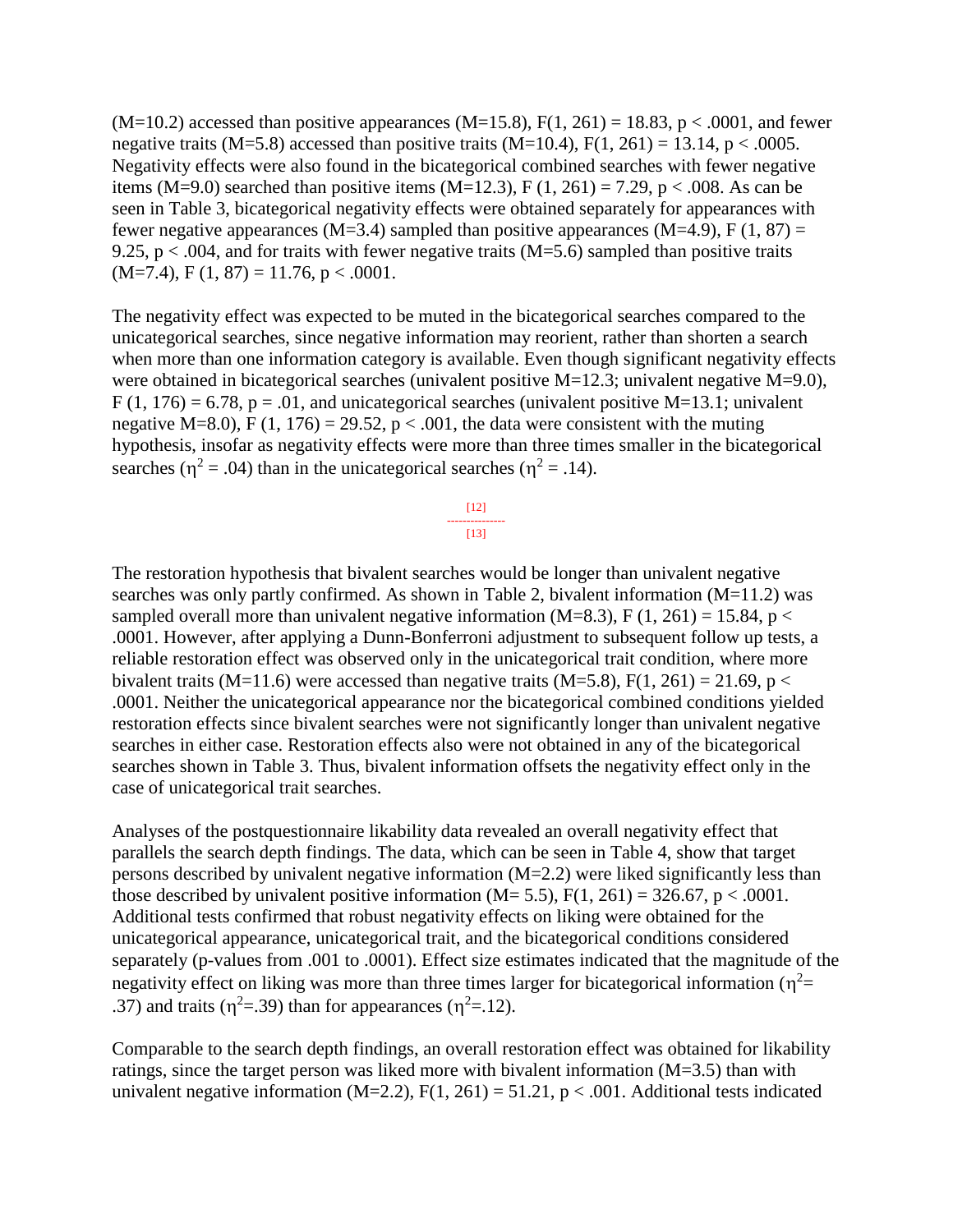that a reliable restoration effect occurred for unicategorical traits ( $p < .001$ ) and bicategorical information ( $p < .001$ ), but not for unicategorical appearances ( $p = ns$ ). Effect size estimates indicated that the magnitude of the restoration effect on liking was approximately 10 times larger for bicategorical information ( $\eta^2 = .11$ ) and traits ( $\eta^2 = .09$ ) than for appearances ( $\eta^2 = .01$ ).

Analysis of the postquestionnaire confidence ratings produced main effects for both attribute category,  $F(2, 261) = 24.01$ ,  $p < .001$ , and valence,  $F(2, 261) = 3.93$ ,  $p < .03$ . Participants were more confident of their likability judgments when they were based on trait (M=6.0) or bicategorical information (M=5.9) than when based on appearance information (M=4.7). Contrasts confirmed that both the trait and bicategorical information conditions were reliably different from the appearance information condition, p-values < .001. Confidence in likability judgments was higher  $(M=5.9)$  in the univalent negative condition than in the bivalent information (M=5.3) condition,  $F(1, 261) = 7.42$ ,  $p < .01$ . No other differences were significant.

#### [13] --------------- [14]

**Table 4. Likability Impression of Target Person as a Function of Search Type, Attribute Category, and Information Valence**

|                            | <b>Unicategorical</b> |       | <b>Bicategorical</b> |              |
|----------------------------|-----------------------|-------|----------------------|--------------|
| <b>Information Valence</b> | <b>Appearance</b>     | Trait | Appearance + Trait   | <b>Means</b> |
| Univalent positive         | 5.1                   | 5.6   | 5.8                  | 5.5          |
| Univalent negative         | 3.1                   | 1.6   | 2.0                  | 2.2          |
| <b>B</b> ivalent           | 3.7                   | 3.2   | 3.7                  | 3.5          |
| Means                      | 4.0                   | 3.5   | 3.8                  | 3.7          |

**Note**. Higher numbers indicates higher likability on a scale from 1-7.

# **DISCUSSION**

This study confirmed several hypotheses about the effects of attribute category, information valence, and type of search on information acquisition in an impression formation task. A principal finding was that when forming a likability impression, perceivers searched more trait than appearance information in bicategorical searches and more appearance than trait information in unicategorical searches. Thus, appearance information requires more extensive sampling than trait information to yield an impression when the information environment contains only a single information category. This does not occur in bicategorical information environments where trait information can be accessed directly. This pattern of data is consistent with the premise that traits are more useful than appearances when forming social impressions, at least when information is presented verbally.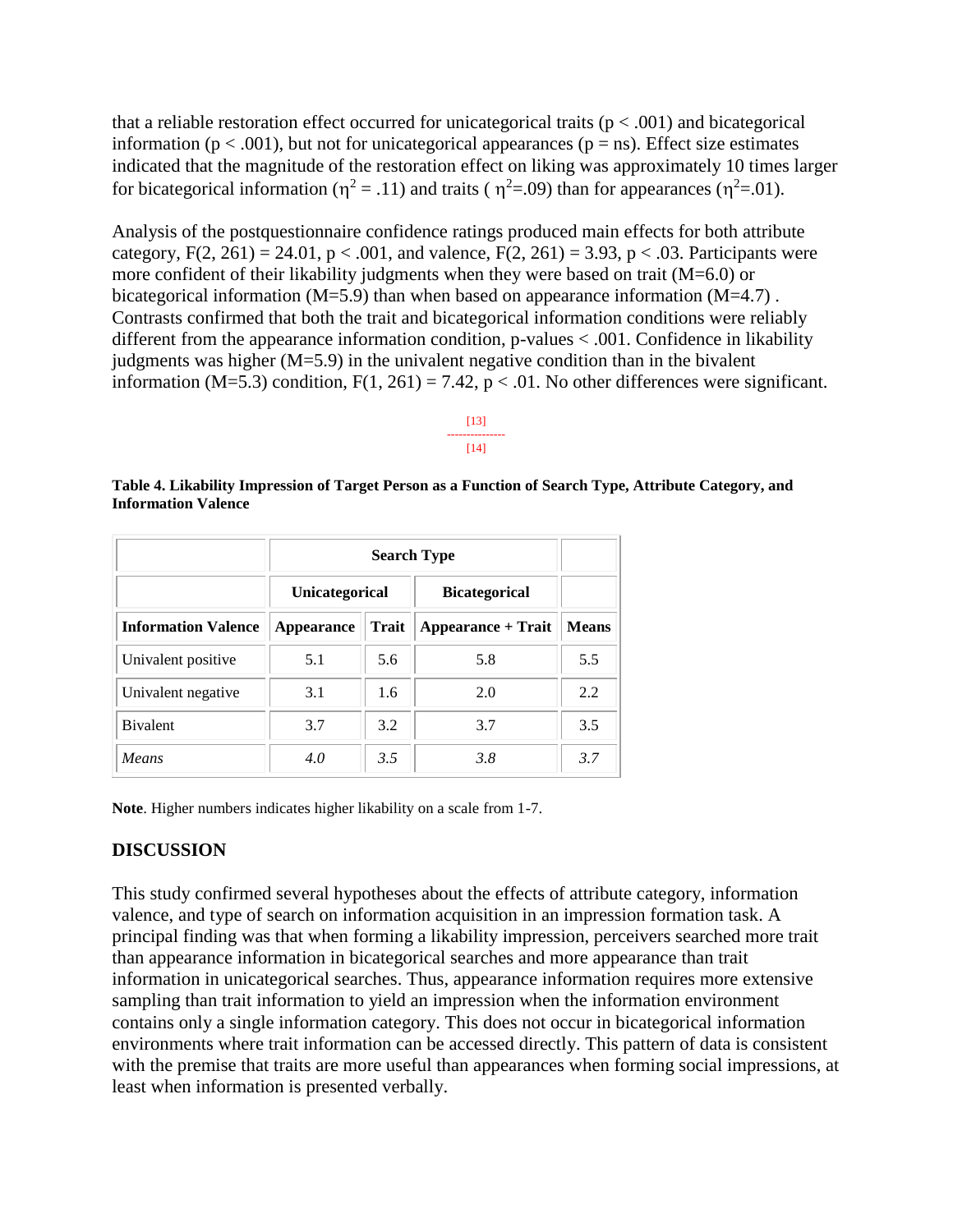A similar conclusion is suggested by the likability and confidence ratings, since the tendency to dislike negatively described target persons compared to positively described target persons was much stronger when based on trait rather than on appearance information. Moreover, confidence in likability judgments was more reliable when based on traits compared to appearances. In considering these latter findings, however, it should be noted that the likability and confidence measures were constructed by the authors and that their reliability could not be determined because they are single-item measures.

> [14] --------------- [15]

Given these results and Srull and Wyer's (1989) person memory model contending that person impressions consist mostly of trait-behavior clusters, it is suggested that appearance information may be useful in forming social impressions the extent to which it enables the perceiver to make a trait-behavior inference. Exclusive appearance information may have to be extensively sampled to permit the desired inferences, whereas exclusive trait information can be searched less rigorously because no additional inferences need be made. Less appearance information is required in multicategorical environments that include traits because therein perceivers are relieved of the trait inference task.

An alternative to this explanation must be acknowledged, however. Participants may have shunned appearance information when trait information was also available because they adopted an impression-management strategy intended to avoid appearing shallow or superficial. Mitigating against this possibility, however, is the fact that the experimenter did not observe the participants' search behavior which was reconstructed from the information cards in the collection tray only after they had left. Moreover, participants sampled nearly 30% more appearance items than trait items in the two unicategorical conditions, which would not be expected if they were primarily concerned with their public image. Nonetheless, since impression-management strategies have been shown to influence information search behavior in other contexts (Neuberg, Judice, Virdin, & Carillo 1993), the possibility that such influence occurred in the present experiment cannot be ignored.

The current study clearly indicates the presence of negativity effects in information search behavior. Whereas prior studies had demonstrated the negativity effect only for unicategorical trait searches (Leyens &Yzerbyt 1992; Yzerbyt & Leyens 1991), negativity effects were shown also to occur for appearance information, as well as in both unicategorical and bicategorical information environments. A qualification of the negativity effect merits comment, however, since it was shown to be of considerably lessor magnitude in bicategorical searches than in unicategorical searches. A possible reason is because negative information in multicategorical information environments may steer the search toward the other available information categories. The negativity effect was noticeably diminished in the bicategorical information environment used in the present study and may be further reduced or even eliminated in an information environment with many information categories.

The inclusion of bivalent information in the current study permitted investigation of a restoration effect. The expectation that bivalent searches would be longer than univalent negative searches was confirmed overall, though closer inspection of the data revealed that the effect obtained only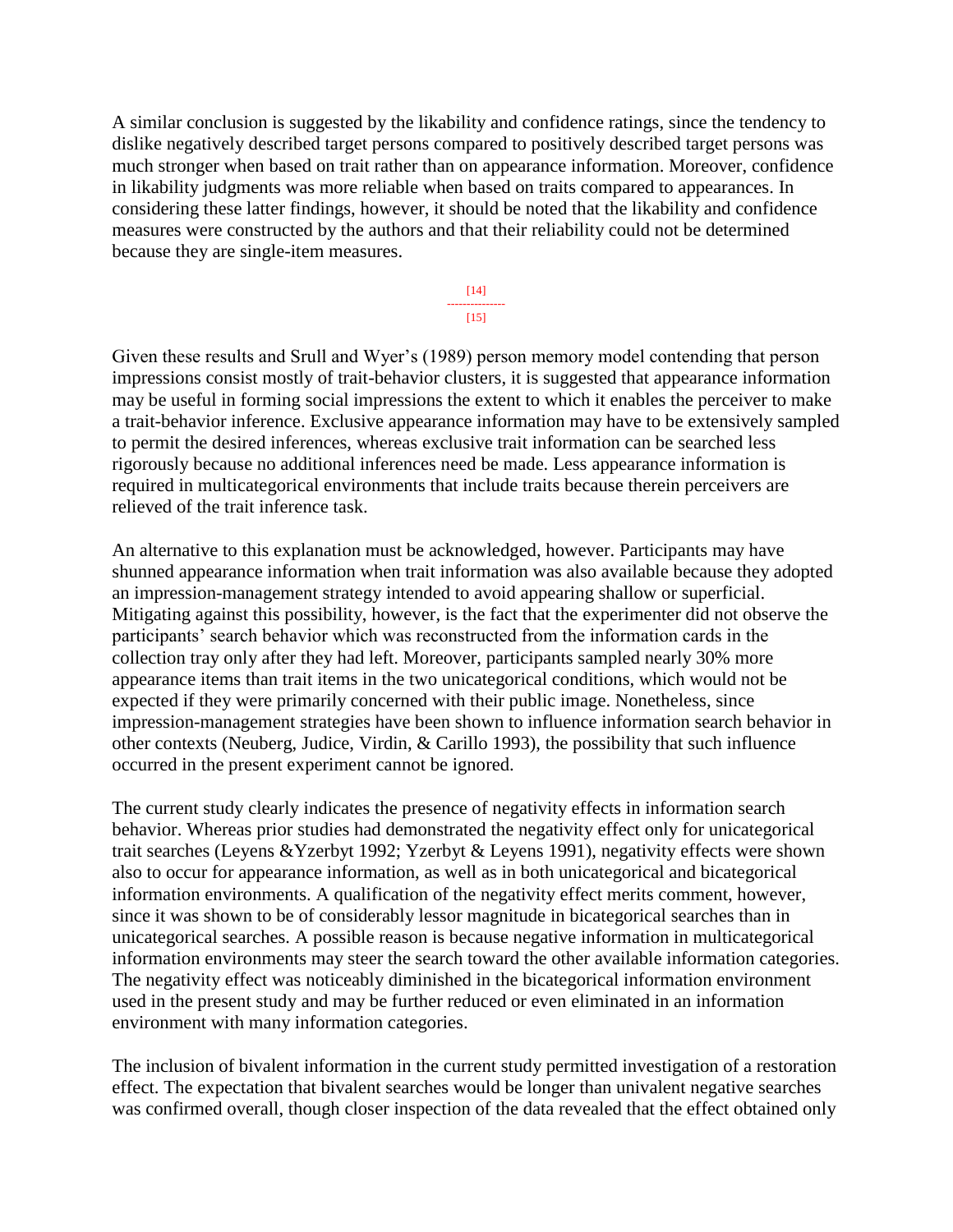for unicategorical trait searches. Moreover, increased liking of the target person in the bivalent compared to the univalent negative information condition occurred in the bicategorical and unicategorical trait conditions, but not in the unicategorical appearance condition. These results underscore the supposition that traits are more useful than appearances as social impression formation data.



Given their utility, positive traits may meaningfully offset some of the negative traits in the bivalent, unicategorical searches, causing conflict in the perceiver that requires more information to resolve. Consistent with this reasoning is the finding that within unicategorical trait searches, bivalent searches were longer than univalent positive searches (11.6 vs. 10.4). Although not a reliable difference, this is the only case where the bivalent search was actually longer than its corresponding univalent positive search. Bivalent search length restoration did not occur with unicategorical appearance information, possibly because appearance items are less meaningful in themselves and are used mostly to enable trait inferences. If so, even univalent negative appearance information would have to be amply searched to make the trait inferences required by the impression. The addition of positive appearances in bivalent searches may not add much compensating information to the negative appearance information already present, thereby negating a restoration search effect.

Interestingly, bivalent search restoration did not occur for traits or appearances in the bicategorical searches. Since participants may sample other attribute categories in bicategorical searches, it is likely that bivalent information has less of an impact on restoring search behavior than in unicategorical searches where there are no other attribute categories to consider.

To summarize, the current study demonstrates that trait information is more useful in forming social impressions than is appearance information. In support of this contention is the finding that less trait than appearance information is required to form a social impression when only one type of information is available. When both types of information are available, information seekers prefer trait information. It was suggested that these differences may indicate a tendency to use appearance information to infer the more useful trait information. The distinction between unicategorical and bicategorical information environments is additionally important, insofar as notable differences are found for negativity and restoration effects between the two types of information environments. Unicategorical environments produce a large negativity effect and a restoration search effect only for traits. The negativity effect is substantially blunted and there is no search restoration effect in bicategorical environments. The differences in this study were obtained between unicategorical and bicategorical information environments. In most natural situations, information is available from many attribute categories which may be presented visually and/or verbally. Additional categories could include data on the target person's behavior, habits, attitudes, feelings, and demographic background. An interesting sequel to the present research would be to determine the extent to which negativity and restoration effects occur in such multicategorical information environments.

### **FOOTNOTE**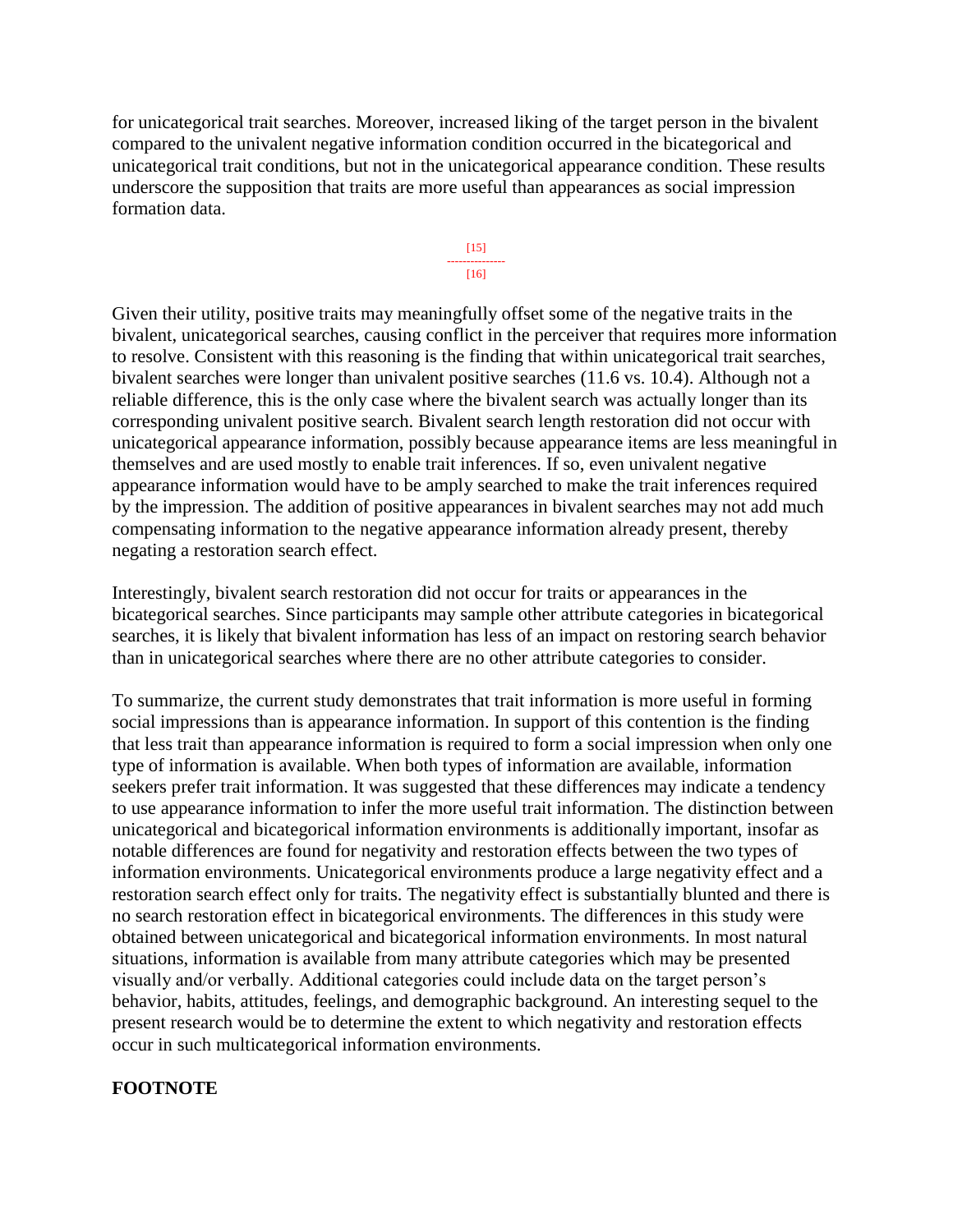1. To clarify the difference between restoration and negativity effects, restoration effects refer to longer searches with bivalent compared to univalent negative information, whereas negativity effects refer to shorter searches with univalent negative than with univalent positive information.

> [16] ---------------  $[17]$

### **REFERENCES**

Anderson, N.H. (1965). "Averaging versus adding as a stimulus combination rule in impression formation." *Journal of Experimental Psychology*, 70:394-400.

Anderson, N.H. (1974). "Cognitive algebra: Integration theory applied to social attribution." In L. Berkowitz (Ed.) *Advances in experimental social psychology*. Academic Press: New York.

Asch, S.E. (1946). "Forming impressions of personality." *Journal of Abnormal and Social Psychology,* 41:258-290.

Brewer, M.B. (1988). "A dual process model of impression formation." In T.K. Srull & R.S. Wyer, Jr. (Eds.), *Advances in social cognition* (Vol. 1, pp. 1-36), Hillsdale, NJ: Lawrence Erlbaum.

Buss, D.M. (1995). "Evolutionary psychology: A new paradigm for psychological science." *Psychological Inquiry*, 6:1-30.

Buss, D.M., & Barnes, M.F. (1986). "Preferences in human mate selection." *Journal of Personality and Social Psychology*, 50: 559-570.

Buss, D.M., & Schmitt, D.P. (1993). "Sexual strategies theory; An evolutionary perspective on human mating." *Psychological Review*, 100:204-232.

Cash, T.F., & Duncan, N. (1984). "Physical attractiveness stereotyping among black American college students." *Journal of Social Psychology*, 122:71-77.

Fiske, S.T. & Cox, M.G. (1979). "The effect of target familiarity and descriptive purpose on the process of describing others." *Journal of Personality*, 47:136-161.

Heider, F. (1958). *The psychology of interpersonal relations*. New York: Wiley.

Johnston, L.C. (1996). "Resisting change: Information-seeking and stereotype change." *European Journal of Social Psychology*, 26:799-825.

> $[17]$ ---------------

[18]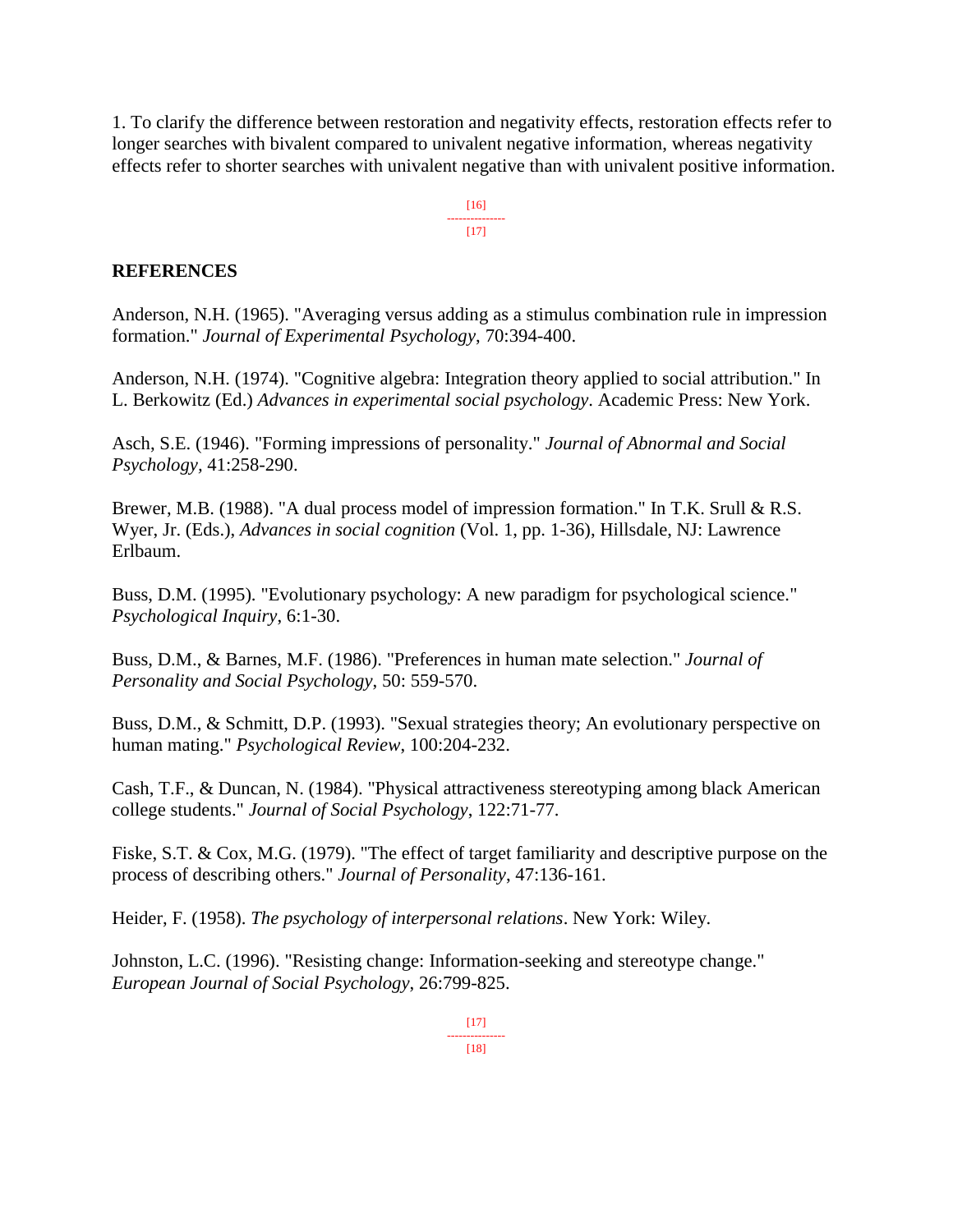Johnston, L.C., & Macrae, C.N. (1994). "Changing social stereotypes: The case of the information seeker." *European Journal of Social Psychology*, 24:581-592.

Jones, E.E., & Davis, K.E. (1965). "From acts to dispositions: The attribution process in person perception." In L. Berkowitz (Ed.), *Advances in experimental social psychology*. Vol. 2. New York: Academic Press.

Kelley, H.H. (1967). "Attribution theory in social psychology." In D. Levine (Ed.). *Nebraska symposium on motivation*. Vol. 15. Lincoln, Neb.: University of Nebraska Press.

Kenrick, D.T., & Keefe, R.C. (1992). "Age preferences in mates reflect sex differences in human reproductive strategies." *Behavioral and Brain Sciences*, 15:75-133.

Kenrick, D.T., Neuberg, S.L., Zierk, K.L., & Krones, J.M. (1994). "Evolution and social cognition: Contrast effects as a function of sex, dominance, and physical attractiveness." *Personality and Social Psychology Bulletin*, 20:210-217.

Kleinke, C.L. & Staneski, R.A. (1980). "First impressions of female bust size." *Journal of Social Psychology*, 110:123-134.

Leyens, J.P., & Yzerbyt, V.Y. (1992). "The ingroup overexclusion effect: Impact of valence and confirmation on stereotypical information search." *European Journal of Social Psychology*, 22: 549-569.

Macan, T.H., & Dipboye, R.L. (1988). "The effects of interviewers' initial impressions on information gathering." *Organizational Behavior and Human Decision Processes*, 42:364-387.

McArthur, L.A., & Baron, R.M. (1983). "Toward an ecological theory of social perception." *Psychological Review*, 90:215-247.

McDonald, T., & Hakelm, M.D. (1985). "Effects of applicant race, sex, suitability, and answers on interviewer's questioning strategy and ratings." *Personnel Psychology*, 38:321-334.

> [18] --------------- [19]

Neuberg, S.L., Judice, N., Virdin, L.M., & Carrillo, M.A. (1993). "Perceiver self-presentational goals as moderators of expectancy influences: Ingratiation and the disconfirmation of negative expectancies." *Journal of Personality and Social Psychology*, 64:409-420.

Ross, L. (1977). "The intuitive psychologist and his shortcomings: Distortions in the attribution process." In L. Berkowitz (Ed.). *Advances in experimental social psychology*. Vol. 10. New York: Academic Press.

Rothbart, & Park (1986). "On the confirmability and disconfirmability of trait concepts." *Journal of Personality and Social Psychology*, 50:131-142.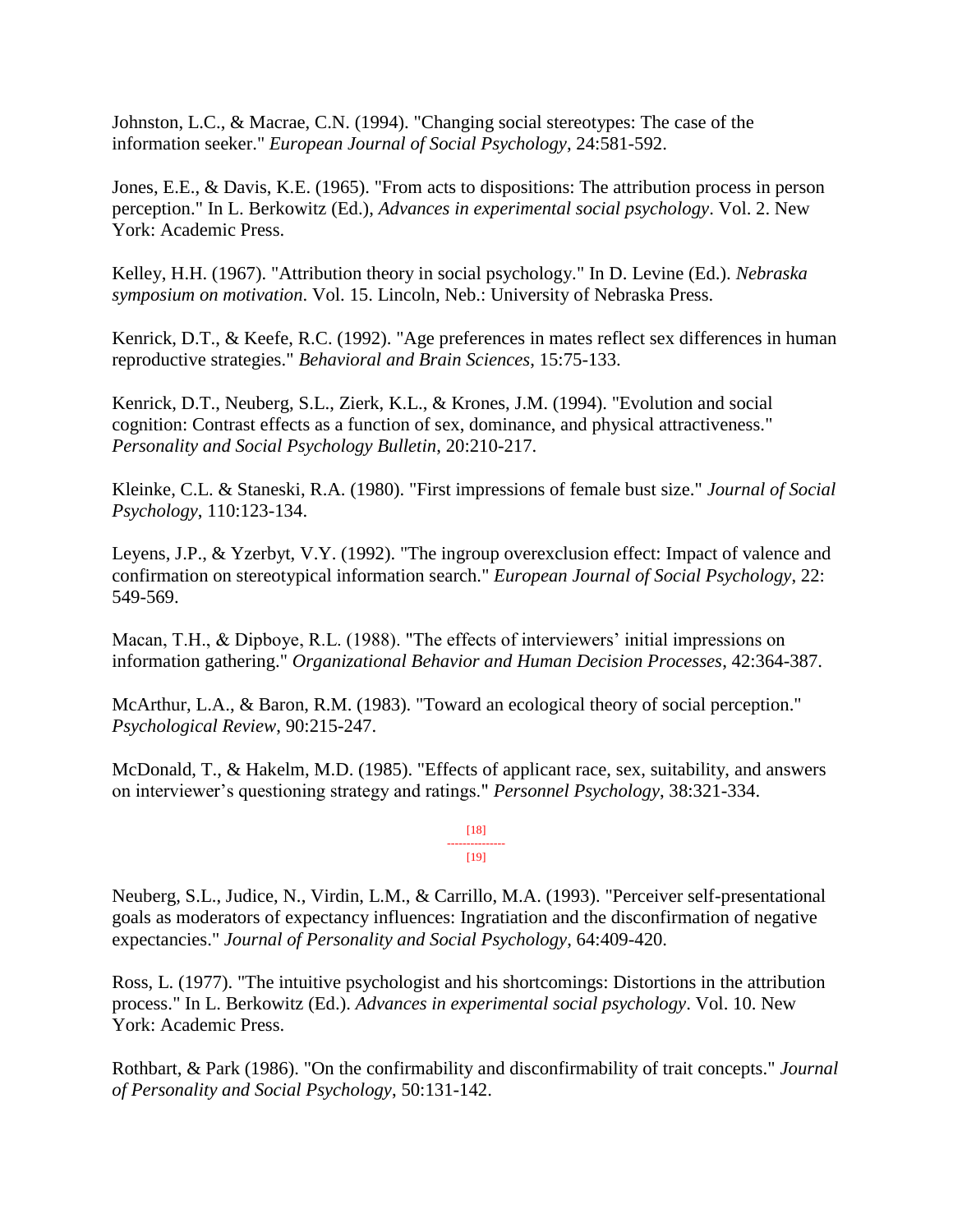Shaw, J.I., & Steers, W.N. (1996). "Effects of perceiver sex, search goal, and target person attributes on information search in impression formation." In Crandall, R. (Ed.), (1996). Handbook of gender research [Special issue]. *Journal of Social Behavior and Personality*, 11:209-227.

Snyder, M. (1981). "Seek and ye shall find: Testing hypotheses about other people." In E.T. Higgins, D.C. Herman, and M.P. Zanna (Eds.), *Social cognition: The Ontario symposium on personality and social psychology*. Hillsdale, N.J.: Erlbaum.

Snyder, M., & Campbell, B.H. (1980). "Testing hypotheses about other people: The role of the hypothesis." *Personality and Social Psychology Bulletin*, 6:421-426.

Snyder, M., & Gangestad, S. (1982). "Hypothesis-testing processes." In J.H. Harvey, W.J. Ickes, and R.F. Kidd (Eds.), *New directions in attribution research*. Vol. 3. Hillsdale, N.J.: Erlbaum.

Snyder, M., & Swann, W.B. (1978). "Hypothesis-testing processes in social interaction." *Journal of Personality and Social Psychology*, 36:1201-1212.

Solomon, S., & Saxe, L. (1977). "What is intelligent, as well as attractive, is good." *Personality and Social Psychology Bulletin*, 3:670-673.

Srull, T.K., & Wyer, R.S.,Jr. (1989). "Person memory and judgment." *Psychological Review*, 96:58-83.

#### [19] --------------- [20]

Steers, W.N., & Shaw, J.I. (1993). "Information search and impression formation." *Journal of Social Behavior and Personality*, 8:323-334.

Trope, Y., Bassok, M., & Alon, E. (1984). "The questions lay interviewers ask." *Journal of Personality*, 52:90-105.

Trope , Y, & Thompson, E.P. (1997). "Looking for truth in all the wrong places: Asymmetric search of individuating information about stereotyped group members." *Journal of Personality and Social Psychology*, 73:229-241.

Walster, E., Aronson, V., Abrahams, D., & Rottmann, L. (1966). "Importance of physical attractiveness in dating behavior." *Journal of Personality and Social Psychology*, 4:508-516.

Wyer, R.S., Jr., & Srull, T.K. (1986). "Human behavior in its social context". *Psychological Review*, 93:322-359.

Yzerbyt, V.Y., & Leyens, J.P. (1991). "Requesting information to form an impression: The influence of valence and confirmatory status." *Journal of Experimental Social Psychology*, 27:337-356.